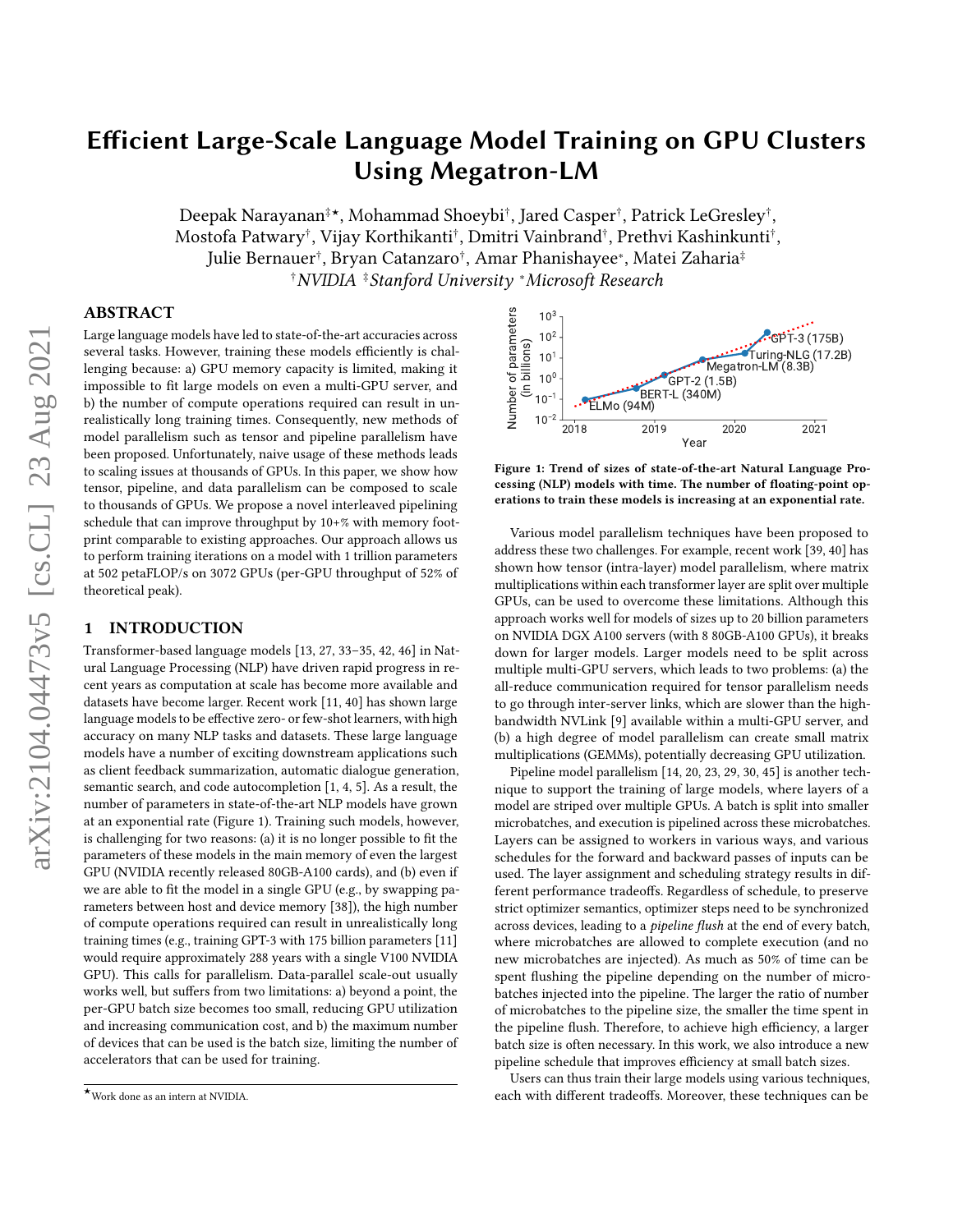combined. However, combining these techniques leads to non-trivial interactions, which need to be reasoned through carefully for good performance. In this paper, we address the following question:

How should parallelism techniques be combined to maximize the training throughput of large models given a batch size while retaining strict optimizer semantics?

In particular, we show how to combine pipeline, tensor, and data parallelism, a technique we call PTD-P, to train large language models with good computational performance (52% of peak device throughput) on 1000s of GPUs. Our method leverages the combination of pipeline parallelism across multi-GPU servers, tensor parallelism within a multi-GPU server, and data parallelism, to practically train models with a trillion parameters with graceful scaling in an optimized cluster environment with high-bandwidth links between GPUs on the same server and across servers. We can use similar ideas to train larger models as well, given more training resources. In our experiments, we demonstrate close to linear scaling to 3072 A100 GPUs, with an achieved end-to-end training throughput of 163 teraFLOP/s per GPU (including communication, data processing, and optimization), and an aggregate throughput of 502 petaFLOP/s, on a GPT model [\[11\]](#page-12-6) with a trillion parameters using mixed precision. This throughput facilitates practical training times: we estimate end-to-end training of this model to take ∼ 3 months. We believe this is the fastest training throughput achieved for this size of model: past systems [\[29,](#page-12-17) [40\]](#page-12-7) cannot train such large models since they do not combine pipeline and tensor parallelism. We also compared to ZeRO [\[36\]](#page-12-20), and found that our approach outperforms ZeRO-3 by 70% for models with 175 and 530 billion parameters due to less cross-node communication. These models are too large to fit on a multi-GPU server.

Achieving this throughput at scale required innovation and careful engineering along multiple axes: efficient kernel implementations that allowed most of the computation to be compute-bound as opposed to memory-bound, smart partitioning of computation graphs over the devices to reduce the number of bytes sent over network links while also limiting device idle periods, domain-specific communication optimization, and fast hardware (state-of-the-art GPUs and high-bandwidth links between GPUs on the same and different servers). We are hopeful that our open-sourced software (available at [https://github.com/nvidia/megatron-lm\)](https://github.com/nvidia/megatron-lm) will enable other groups to train large NLP models efficiently at scale.

In addition, we studied the interaction between the various components affecting throughput, both empirically and analytically when possible. Based on these studies, we offer the following guiding principles on how to configure distributed training:

• Different forms of parallelism interact in non-trivial ways: the parallelization strategy has an impact on the amount of communication, the compute efficiency with which kernels are executed, as well as the idle time workers spend waiting for computation due to pipeline flushes (pipeline bubbles). For example, in our experiments, we found that sub-optimal combinations of tensor and pipeline model parallelism can lead to up to 2× lower throughput, even with high-bandwidth network links between servers; tensor model parallelism is effective within a multi-GPU server, but pipeline model parallelism must be used for larger models.

- The schedule used for pipeline parallelism has an impact on the amount of communication, the pipeline bubble size, and memory used to store activations. We propose a novel interleaved schedule that can improve throughput by as much as 10% compared to previously-proposed schedules [\[20,](#page-12-15) [30\]](#page-12-18) with comparable memory footprint.
- Values of hyperparameters such as microbatch size have an impact on the memory footprint, the arithmetic efficiency of kernels executed on the worker, and the pipeline bubble size. In our experiments, the optimal value of the microbatch size is problem-dependent and can increase throughput by 15%.
- At scale, distributed training is communication-intensive. When training a trillion-parameter model on 3072 GPUs, our implementation used an effective bisection bandwidth of 892 GB/s for pipeline-parallel communication, and 13 TB/s for data-parallel communication. Using slower inter-node interconnects or more communication-intensive partitionings would hinder scaling performance.

We should note that we do not automatically explore the search space of parallelism strategies (such as FlexFlow [\[22\]](#page-12-21), PipeDream [\[29\]](#page-12-17), Tarnawski et al. [\[41\]](#page-12-22), and DAPPLE [\[14\]](#page-12-14)), but instead suggest heuristics (in [§3\)](#page-3-0) that we found work well in practice.

# 2 MODES OF PARALLELISM

In this section, we discuss the parallelism techniques that facilitate the efficient training of large models that do not fit in the memory of a single GPU. In this work, we combine pipeline model parallelism and tensor model parallelism (combination shown in Figure [2\)](#page-2-0) with data parallelism. We call this PTD-P for short.

## 2.1 Data Parallelism

With data parallelism [\[25,](#page-12-23) [43\]](#page-12-24), each worker has a copy of the full model, the input dataset is sharded, and workers aggregate their gradients periodically to ensure that all workers see a consistent version of the weights. For large models which do not fit on a single worker, data parallelism can be used on smaller model shards.

# 2.2 Pipeline Model Parallelism

With pipeline parallelism, the layers of a model are sharded across multiple devices. When used on models with the same transformer block repeated, each device can be assigned an equal number of transformer layers. We do not consider more asymmetric model architectures, where assignment of layers to pipeline stages is harder; we defer to related work [\[22,](#page-12-21) [29,](#page-12-17) [41\]](#page-12-22) to solve this problem.

A batch is split into smaller microbatches; execution is then pipelined across microbatches. Pipelining schemes need to ensure that inputs see consistent weight versions across forward and backward passes for well-defined synchronous weight update semantics. Specifically, naive pipelining can lead to an input seeing weight updates in the backward pass not seen in the forward pass.

To retain strict optimizer semantics exactly, we introduce periodic pipeline flushes so that optimizer steps are synchronized across devices. At the start and end of every batch, devices are idle. We call this idle time the pipeline bubble, and want to make it as small as possible. Asynchronous and bounded-staleness approaches such as PipeMare, PipeDream, and PipeDream-2BW [\[23,](#page-12-16) [29,](#page-12-17) [30,](#page-12-18) [45\]](#page-12-19) do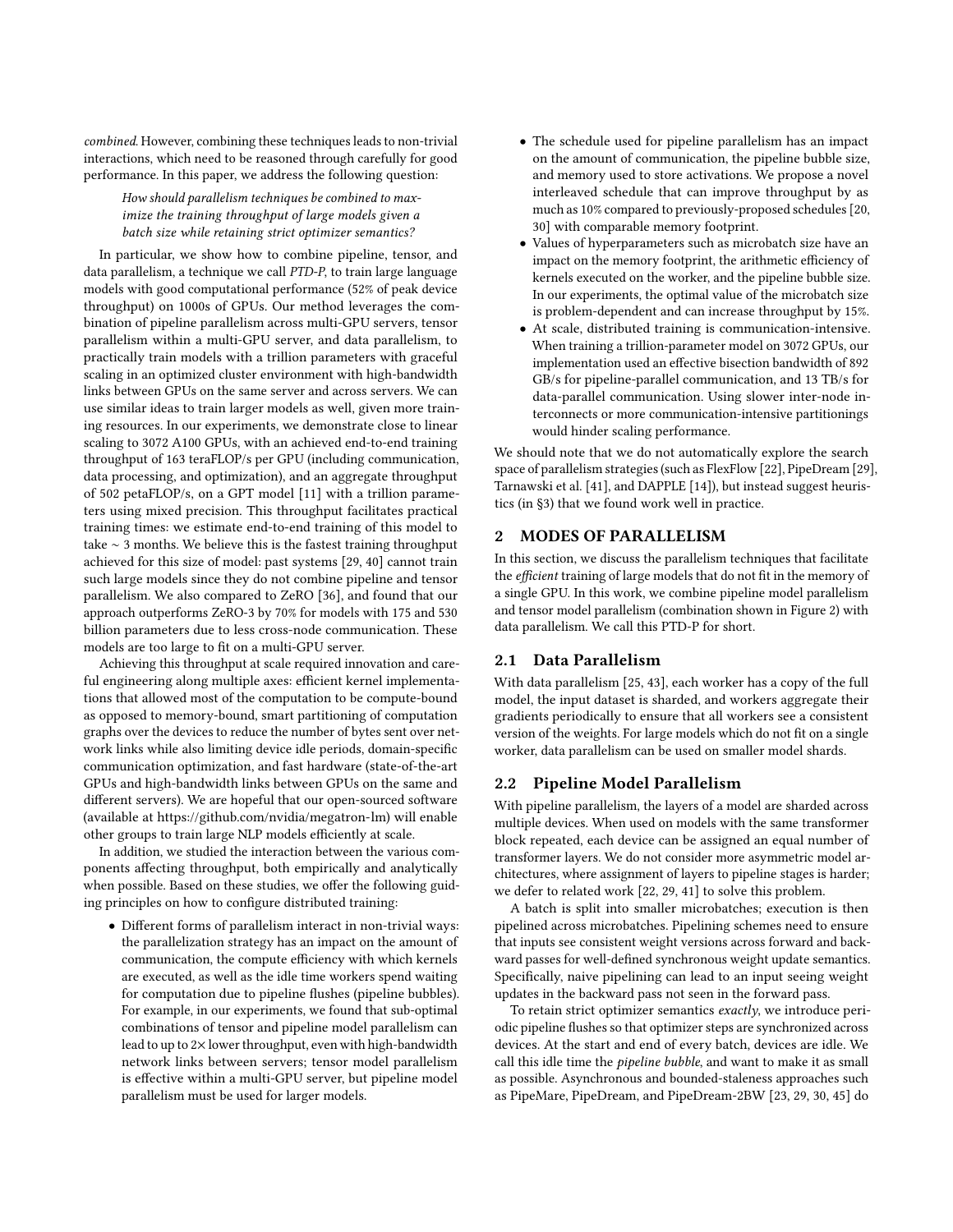<span id="page-2-0"></span>

<span id="page-2-1"></span>Figure 2: Combination of tensor and pipeline model parallelism (MP) used in this work for transformer-based models.



Figure 3: GPipe pipeline schedule with forward passes (blue) for all microbatches (represented by numbers) followed by backward passes (green). The gray area represents the pipeline bubble. For simplicity, we assume that the backward pass takes twice as long as the forward pass. The efficiency of the pipeline schedule does not depend on this factor. Each batch in this example consists of 8 microbatches, and the numbers in each blue or green box are unique identifiers given to the corresponding microbatch (in particular, the first batch consists of microbatches 1 − 8, the second batch consists of microbatches 9 − 16, and so on). The optimizer is stepped and weight parameters updated at the pipeline flush to ensure strict optimizer semantics, leading to idle devices and a pipeline bubble.

<span id="page-2-2"></span>

Figure 4: Default and interleaved 1F1B pipeline schedules. The top figure shows the default non-interleaved 1F1B schedule. The bottom figure shows the interleaved 1F1B schedule, where each device is assigned multiple chunks (in this case, 2). Dark colors show the first chunk and light colors show the second chunk. The size of the pipeline bubble is smaller (the pipeline flush happens sooner in the interleaved timeline).

away with flushes completely, but relax weight update semantics. We defer consideration of such schemes to future work.

There are several possible ways of scheduling forward and backward microbatches across devices; each approach offers different tradeoffs between pipeline bubble size, communication, and memory footprint. We discuss two such approaches in this section.

<span id="page-2-3"></span>2.2.1 Default Schedule. GPipe [\[20\]](#page-12-15) proposes a schedule where the forward passes for all microbatches in a batch are first executed, followed by backward passes for all microbatches (shown in Fig-ure [3\)](#page-2-1). We can quantify the size of GPipe's pipeline bubble  $(t_{nb})$ . We denote the number of microbatches in a batch as  $m$ , the number of pipeline stages (number of devices used for pipeline parallelism) as  $p$ , the ideal time per iteration as  $t_{id}$  (assuming perfect or ideal scaling), and the time to execute a single microbatch's forward and backward pass as  $t_f$  and  $t_b$ . In this schedule, the pipeline bubble consists of  $p - 1$  forward passes at the start of a batch, and  $p - 1$ backward passes at the end. The total amount of time spent in the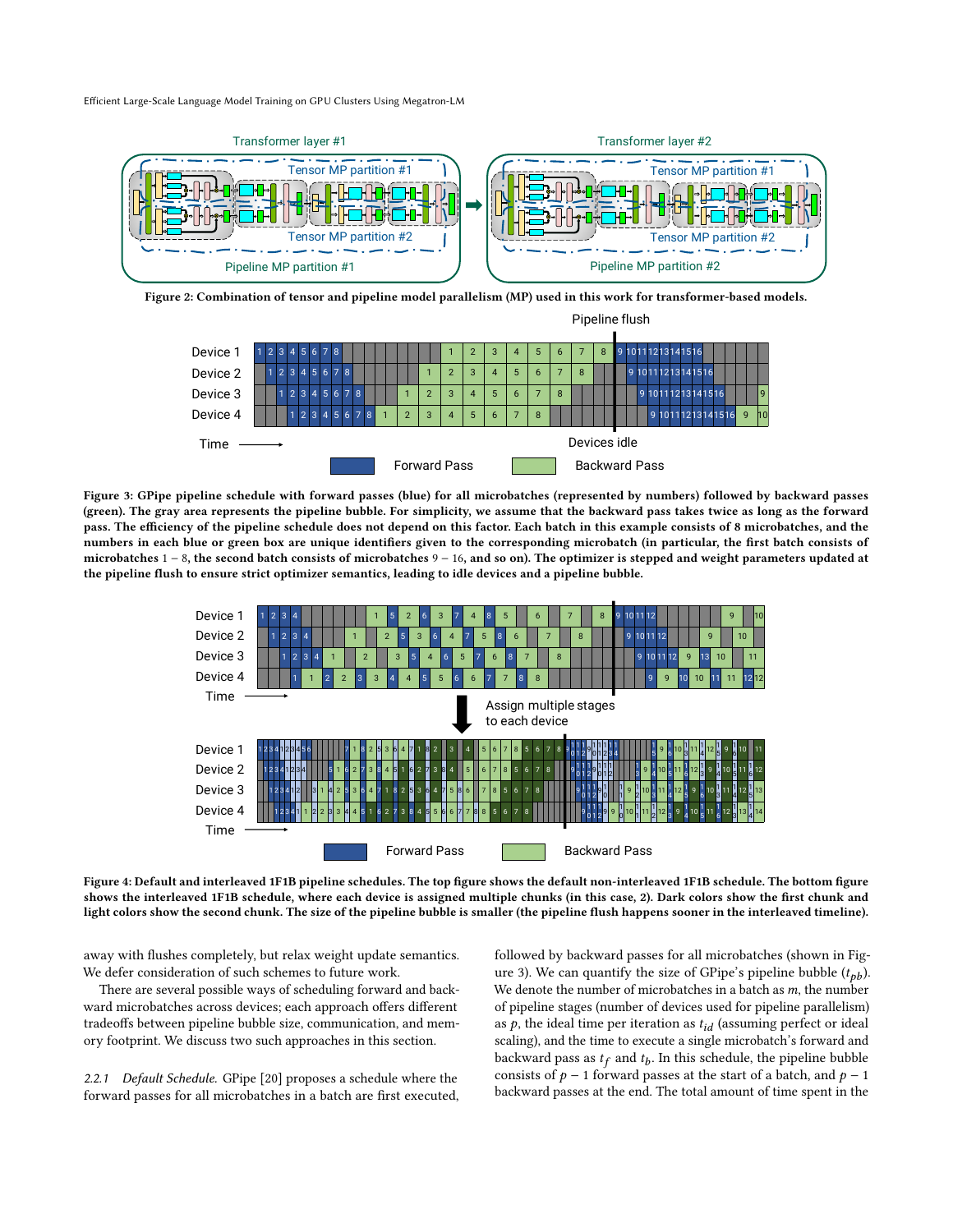pipeline bubble is then  $t_{pb} = (p-1) \cdot (t_f + t_b)$ . The ideal processing time for the batch is  $t_{id} = m \cdot (t_f + t_b)$ . Therefore, the fraction of ideal computation time spent in the pipeline bubble is:

Bubble time fraction (pipeline bubble size) =  $\frac{t_{p}}{l}$  $\frac{t_{pb}}{t_{id}} = \frac{p-1}{m}$  $\frac{-1}{m}$ .

For the bubble time fraction to be small, we thus need  $m \gg p$ . However, for such large  $m$ , this approach has a high memory footprint as it requires stashed intermediate activations (or just input activations for each pipeline stage when using activation recomputation) to be kept in memory for all  $m$  microbatches through the lifetime of a training iteration.

Instead, we use the PipeDream-Flush schedule [\[30\]](#page-12-18). In this schedule, we first enter a warm-up phase where workers perform differing numbers of forward passes as shown in Figure [4](#page-2-2) (top). This schedule limits the number of in-flight microbatches (the number of microbatches for which the backward pass is outstanding and activations need to be maintained) to the depth of the pipeline, instead of the number of microbatches in a batch. After the warm-up phase, each worker then enters a steady state, where workers perform one forward pass followed by one backward pass (1F1B for short). Finally, at the end of a batch, we complete backward passes for all remaining in-flight microbatches. The time spent in the bubble is the same for this new schedule, but the number of outstanding forward passes is at most the number of pipeline stages for the PipeDream-Flush schedule. As a result, this schedule requires activations to be stashed for  $p$  or fewer microbatches (compared to  $m$ microbatches for the GPipe schedule). Consequently, when  $m \gg p$ , PipeDream-Flush is much more memory-efficient than GPipe.

2.2.2 Schedule with Interleaved Stages. To reduce the size of the pipeline bubble, each device can perform computation for multiple subsets of layers (called a model chunk), instead of a single contiguous set of layers. For example, if each device had 4 layers before (i.e., device 1 had layers 1 − 4, device 2 had layers 5 − 8, and so on), we could have each device perform computation for two model chunks (each with 2 layers), i.e., device 1 has layers 1, 2, 9, 10; device 2 has layers 3, 4, 11, 12; and so on. With this scheme, each device in the pipeline is assigned multiple pipeline stages (each pipeline stage has less computation compared to before).

As before, we can use an "all-forward, all-backward" version of this schedule, but this has a high memory footprint (proportional to ). Instead, we developed an interleaved schedule that adapts the memory-efficient 1F1B schedule from before. This new schedule is shown in Figure [4,](#page-2-2) and requires the number of microbatches in a batch to be an integer multiple of the degree of pipeline parallelism (number of devices in the pipeline). For example, with 4 devices, the number of microbatches in a batch must be a multiple of 4.

As shown in Figure [4,](#page-2-2) the pipeline flush for the same batch size happens sooner in the new schedule. If each device has  $v$ stages (or model chunks), then the forward and backward time for a microbatch for each stage or chunk will now be  $t_f/v$  and  $t_b/v$ . The pipeline bubble time thus reduces to  $t_{pb}^{\text{int.}} = \frac{(p-1) \cdot (t_f + t_b)}{v}$ , and the bubble time fraction is then:

Bubble time fraction (pipeline bubble size) =  $t_{bb}$  $\frac{pb}{t_{id}} = \frac{1}{v}$  $\frac{1}{v} \cdot \frac{p-1}{m}$  $\frac{-1}{m}$ .

This means that the new schedule reduces the bubble time by  $v$ . This reduced pipeline bubble size, however, does not come for free: this schedule requires extra communication. Quantitatively, the amount of communication also increases by  $v$ . In the next section, we discuss how we can utilize the 8 InfiniBand networking cards in a multi-GPU server (e.g., a DGX A100 node) to reduce the impact of this extra communication.

# <span id="page-3-1"></span>2.3 Tensor Model Parallelism

With tensor model parallelism, individual layers of the model are partitioned over multiple devices. In this paper, we use the particular partitioning strategy used by Megatron [\[40\]](#page-12-7) for transformer layers, the bedrock of language models. We can apply similar ideas to other types of models, like CNNs, as well. We briefly outline this strategy, illustrated in Figure [5,](#page-4-0) below.

A transformer layer consists of a self-attention block followed by a two-layer multi-layer perceptron (MLP). Further details of the transformer layer can be found in Vaswani et al [\[42\]](#page-12-4).

The MLP block consists of two GEMMs and a GeLU non-linearity:

 $Y = \text{GeLU}(XA)$ .  $Z = \text{Dropout}(YB)$ .

We can split A along its columns  $A = [A_1, A_2]$ . This partitioning allows the GeLU non-linearity to be independently applied to the output of each partitioned GEMM:

$$
[Y_1, Y_2] = [GeLU(XA_1), GeLU(XA_2)].
$$

This is advantageous as it removes the need for synchronization (needed if  $A$  is split along its rows since GeLU is non-linear).

The rows of the second weight matrix  $B$  can then be split along its rows to remove the need for any communication between the GEMMs (shown in Figure [5a\)](#page-4-0), as shown below:

$$
B = \begin{bmatrix} B_1 \\ B_2 \end{bmatrix}, \ Y = \begin{bmatrix} Y_1, Y_2 \end{bmatrix}.
$$

The output of the second GEMM is then reduced across the GPUs before the dropout layer.

We exploit the inherent parallelism in the multi-head attention operation to partition the self-attention block (shown in Figure [5b\)](#page-4-0). The key  $(K)$ , query  $(Q)$ , and value  $(V)$  matrices can be partitioned in a column-parallel fashion. The output linear layer can then directly operate on the partitioned output of the attention operation (weight matrix partitioned across rows).

This approach splits GEMMs in the MLP and self-attention blocks across GPUs while requiring only two all-reduce operations in the forward pass  $(g$  operator) and two all-reduces in the backward pass ( $f$  operator). We implemented  $f$  and  $q$  in a few lines of code.

# <span id="page-3-0"></span>3 PERFORMANCE ANALYSIS OF PARALLELIZATION CONFIGURATIONS

In this section, we consider the performance implications of combining pipeline and tensor model parallelism with data parallelism. Given a fixed budget of GPUs and batch size, one can use different degrees of the parallelism types in PTD-P to train models; each dimension exposes tradeoffs between memory footprint, device utilization, and amount of communication.

We discuss these tradeoffs in the rest of this section, and then show empirical results in [§5.4.](#page-8-0) We present analytical models where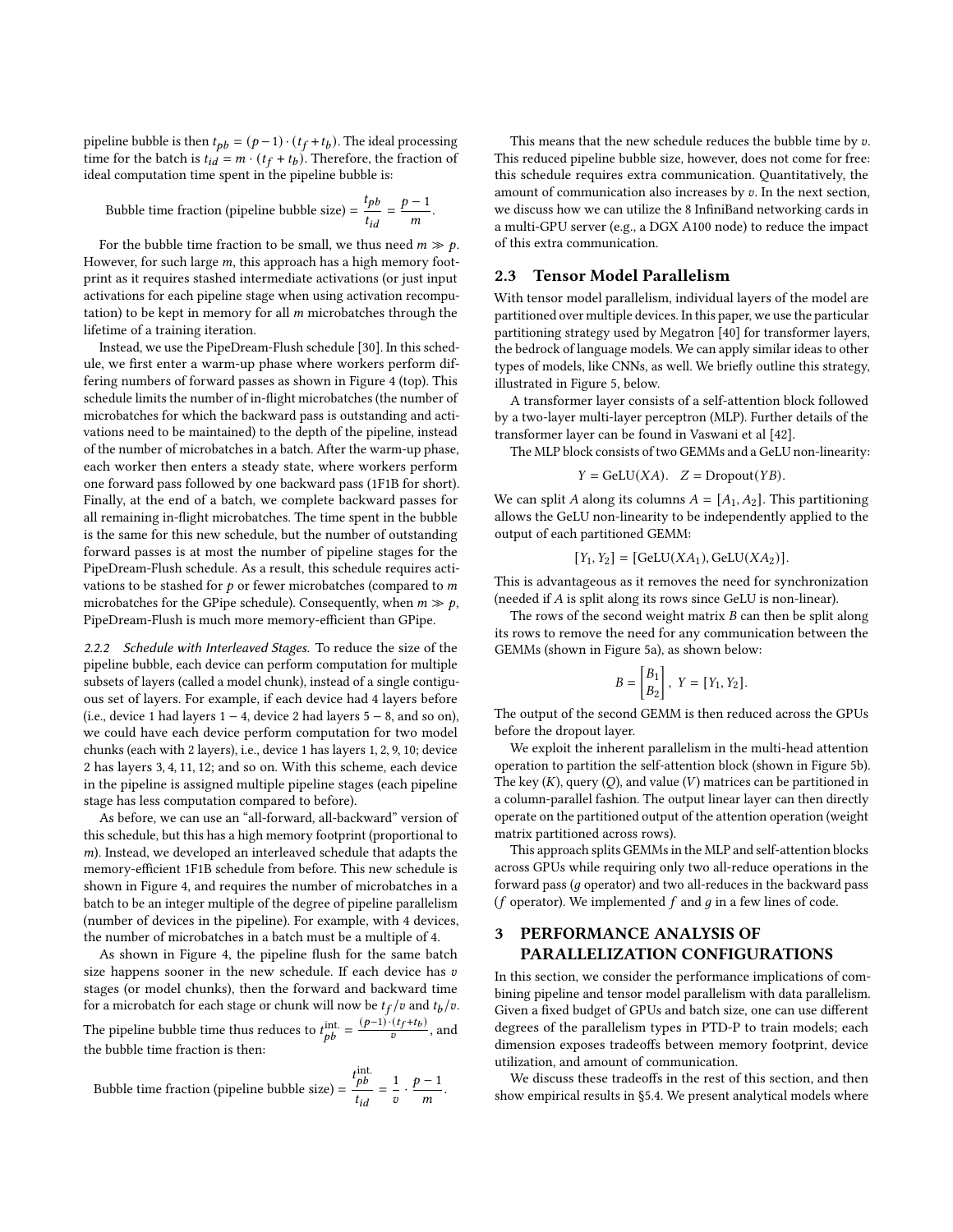<span id="page-4-0"></span>

Figure 5: Blocks of transformer model partitioned with tensor model parallelism (figures borrowed from Megatron [\[40\]](#page-12-7)).  $f$  and  $g$ are conjugate.  $f$  is the identity operator in the forward pass and allreduce in the backward pass, while  $q$  is the reverse.

relevant for the pipeline bubble size. We qualitatively describe how communication time behaves and present cost models for amount of communication; however, we do not present direct cost models for communication time, which is harder to model for a hierarchical network topology where interconnects between GPUs on the same server have higher bandwidth than interconnects between servers. To the best of our knowledge, this is the first work to analyze the performance interactions of these parallelization dimensions.

## 3.1 Notation

We use the following notation in this section:

- $(p, t, d)$ : Parallelization dimensions. p for the pipeline-modelparallel size,  $t$  for the tensor-model-parallel size, and  $d$  for the data-parallel size.
- *n*: Number of GPUs. We require  $p \cdot t \cdot d = n$ .
- $\bullet$  B: Global batch size (provided as input).
- $\bullet$  b: Microbatch size.
- $m = \frac{1}{b} \cdot \frac{B}{d}$ : Number of microbatches in a batch *per pipeline*.

#### 3.2 Tensor and Pipeline Model Parallelism

Tensor and pipeline model parallelism can both be used to partition a model's parameters over multiple GPUs. As stated earlier, using pipeline parallelism with periodic flushes results in a pipeline bubble of size  $(p - 1)/m$ . Let us assume that  $d = 1$  (data-parallel size); consequently,  $t \cdot p = n$ . The pipeline bubble size in terms of t is:

$$
\frac{p-1}{m} = \frac{n/t-1}{m}
$$

.

As  $t$  increases, the pipeline bubble thus decreases for fixed  $B$ ,  $b$ , and  $d$  ( $m = B/(b \cdot d)$  is fixed as well).

<span id="page-4-1"></span>

Figure 6: Fraction of time spent idling due to pipeline flush (pipeline bubble size) versus data-parallel size  $(d)$ , for different numbers of GPUs (*n*) and ratio of batch size to microbatch size ( $b' = B/b$ ).

The amount of communication performed between different GPUs is also affected by the values of  $p$  and  $t$ . Pipeline model parallelism features cheaper point-to-point communication. Tensor model parallelism, on the other hand, uses all-reduce communication (two all-reduce operations each in the forward and backward pass, see [§2.3\)](#page-3-1). With pipeline parallelism, the total amount of communication that needs to be performed between every pair of consecutive devices (for either the forward or backward pass) for each microbatch is  $bsh$ , where  $s$  is the sequence length and  $h$ is the hidden size. With tensor model parallelism, tensors of total size  $bsh$  need to be all-reduced among  $t$  model replicas twice each in the forward and backward pass for each layer, leading to a total communication of 8bsh  $\left(\frac{t-1}{t}\right)$  per layer per device for each microbatch. Each device typically has multiple layers; the total amount of tensor-parallel-communication per device for each microbatch is then  $l^{\text{stage}}\cdot\left(8bsh\left(\frac{t-1}{t}\right)\right)$ , where  $l^{\text{stage}}$  is the number of layers in a pipeline stage.

Consequently, we see that tensor model parallelism increases the amount of communication between devices. Thus, when  $t$  is larger than the number of GPUs in a single node, the overhead of performing tensor model parallelism across slower inter-node links can be impractical. We see these results empirically in [§5.4.](#page-8-0)

Takeaway #1: When considering different forms of model parallelism, tensor model parallelism should generally be used up to degree  $q$  when using  $q$ -GPU servers, and then pipeline model parallelism can be used to scale up to larger models across servers.

## <span id="page-4-2"></span>3.3 Data and Model Parallelism

We also want to consider the interaction between data parallelism and the two types of model parallelism. In this section, we consider these interactions independently for simplicity.

3.3.1 Pipeline Model Parallelism. Let  $t = 1$  (tensor-model-parallel size). The number of microbatches per pipeline is  $m = B/(d \cdot b)$  =  $b'/d$ , where  $b' := B/b$ . With total number of GPUs *n*, the number of pipeline stages is  $p = n/(t \cdot d) = n/d$ . The pipeline bubble size is:

$$
\frac{p-1}{m}=\frac{n/d-1}{b'/d}=\frac{n-d}{b'}.
$$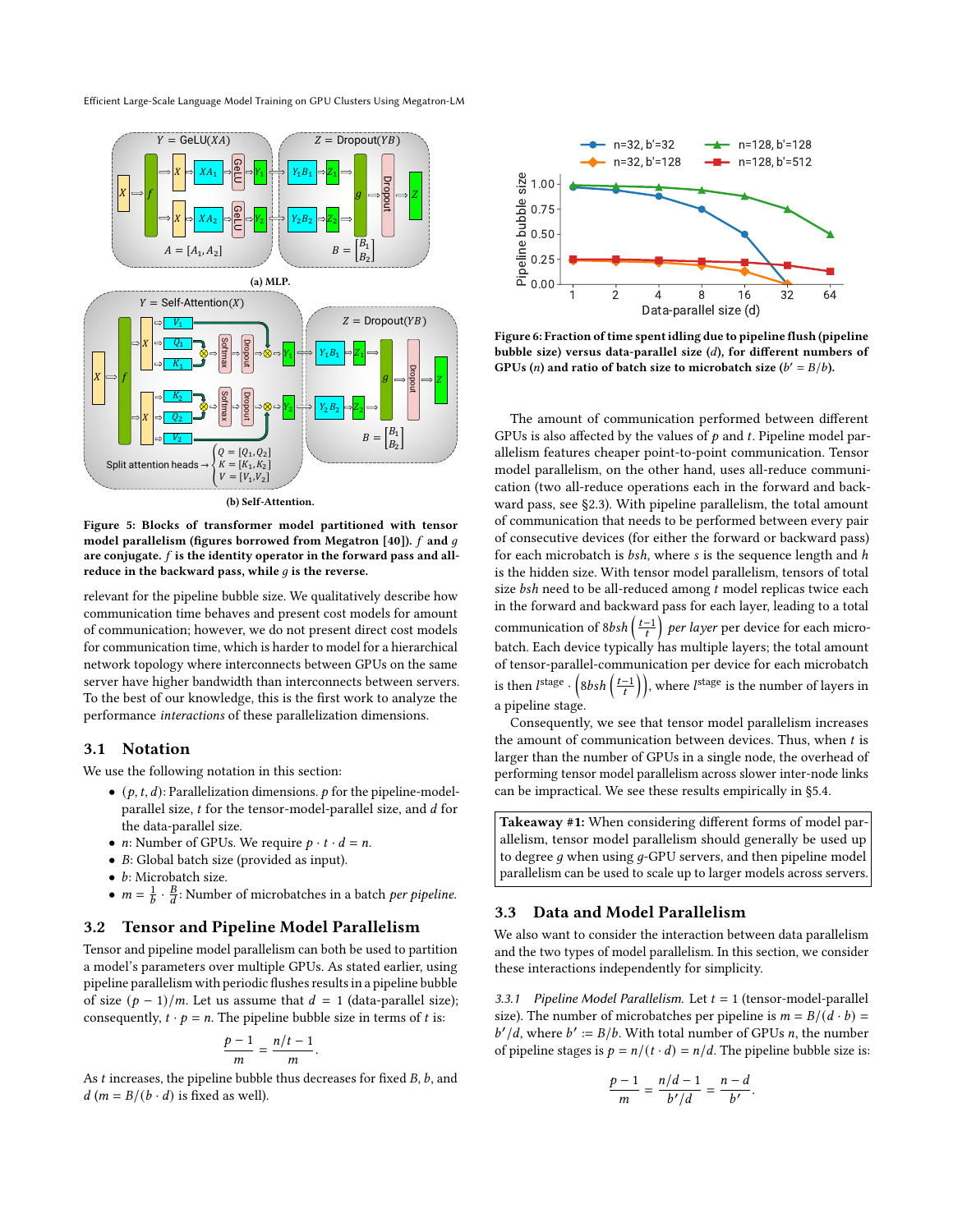<span id="page-5-0"></span>

Figure 7: Per-GPU throughput versus microbatch size for a GPT model with a billion parameters (128 attention heads, hidden size of 4096, 4 transformer layers).

As  $d$  becomes larger,  $n - d$  becomes smaller, and thus the pipeline bubble becomes smaller. Figure [6](#page-4-1) shows the behavior of the pipeline bubble size for various values of  $d$ ,  $n$ , and  $b'$ . It might not be possible to increase  $d$  all the way to  $n$  for all models, since a model's full training memory footprint might be larger than the memory capacity of a single accelerator.

Overall throughput will thus increase if the all-reduce communication needed for data parallelism does not drastically increase with higher  $d$ , which should hold since the communication time for a ring-based implementation scales with  $\frac{d-1}{d} = 1 - \frac{1}{d}$ .

We can also analyze the impact of increasing the batch size  $B$ . For a given parallel configuration, as the batch size  $B$  increases,  $b' = B/b$  increases,  $(n - d)/b'$  decreases, consequently increasing throughput. All-reduce communication required by data parallelism also becomes more infrequent, further increasing throughput.

3.3.2 Data and Tensor Model Parallelism. With tensor model parallelism, all-reduce communication needs to be performed for every microbatch. This can be expensive across multi-GPU servers. On the other hand, data parallelism only needs to perform expensive all-reduce communication once per batch. Moreover, with tensor model parallelism, each model-parallel rank performs a subset of the computation in each model layer, and thus for insufficientlylarge layers, modern GPUs might not perform these sub-matrix computations with peak efficiency.

Takeaway #2: When using data and model parallelism, a total model-parallel size of  $M = t \cdot p$  should be used so that the model's parameters and intermediate metadata fit in GPU memory; data parallelism can be used to scale up training to more GPUs.

# 3.4 Microbatch Size

The choice of the microbatch size  $b$  also affects model-training throughput. For example, we see in Figure [7](#page-5-0) that per-GPU throughput increases by up to 1.3× with a larger microbatch size on a single GPU. We now want to determine the optimal microbatch size  $b$ given a parallel configuration  $(p, t, d)$  and batch size B. The amount of data-parallel communication will be the same regardless of the microbatch size. Given functions  $t_f(b)$  and  $t_b(b)$  that map the microbatch size to the forward and backward computation times for a single microbatch, the total time spent computing a batch, ignoring communication cost, is (as before, define  $\vec{b}$  as  $\vec{B}/d$ ):

<span id="page-5-2"></span>
$$
(b'/b + p - 1) \cdot \left( t_f(b) + t_b(b) \right). \tag{1}
$$

<span id="page-5-1"></span>

Figure 8: Behavior of normalized estimated throughput (time computed as  $t = (b'/b + p - 1) \cdot (t_f(b) + t_b(b))$  with respect to the microbatch size  $b$  for the same GPT model from Figure [7.](#page-5-0)

The microbatch size thus affects both the arithmetic intensity of operations as well as the pipeline bubble size (by affecting  $m$ ). Figure [8](#page-5-1) shows estimated throughput (equation [\(1\)](#page-5-2) used to estimate processing time) for a GPT model with a billion parameters and  $(p, t) = (8, 8)$ . The optimal *b* for both batch sizes is 4.

Takeaway #3: The optimal microbatch size  $b$  depends on the throughput and memory footprint characteristics of the model, as well as the pipeline depth  $p$ , data-parallel size  $d$ , and batch size  $B$ .

# 3.5 Activation Recomputation

Activation recomputation [\[12,](#page-12-25) [18,](#page-12-26) [20,](#page-12-15) [21\]](#page-12-27) is an optional technique that trades off an increase in the number of compute operations performed for additional memory footprint, by running the forward pass a second time just before the backward pass (and stashing only the input activations for a given pipeline stage, as opposed to the entire set of intermediate activations, which is much larger). Activation recomputation is required to train reasonably large models with pipeline parallelism to keep memory footprint acceptably low. Previous work like PipeDream-2BW [\[30\]](#page-12-18) has looked at the performance ramifications of activation recomputation.

The number of activation checkpoints does not impact throughput, but impacts memory footprint. Let  $A^{\text{input}}$  be the size of the input activations of a layer, and  $A^{\text{intermediate}}$  be the size of intermediate activations per layer. If a model stage has  $l$  layers, and if  $c$  is the number of checkpoints, the total memory footprint is going to be  $c \cdot A^{\text{input}} + l/c \cdot A^{\text{intermediate}}$ . The minimum value of this function is obtained when  $c = \sqrt{l \cdot (A^{intermediate}/A^{input})}$ . In practice, we measure  $A^{\rm intermediate}$  empirically. For most cases, checkpointing every 1 or 2 transformer layers is optimal.

Other techniques such as activation partitioning [\[36\]](#page-12-20) can also be used in conjunction with tensor model parallelsim to reduce the memory footprint due to activations further.

## 4 IMPLEMENTATION

We implemented PTD-P as an extension to the Megatron-LM codebase. Our implementation is built using PyTorch [\[32\]](#page-12-28). We use NCCL [\[7\]](#page-12-29) for communication between devices. To obtain good performance, we implemented optimizations targeting both communication and computation, which we outline below.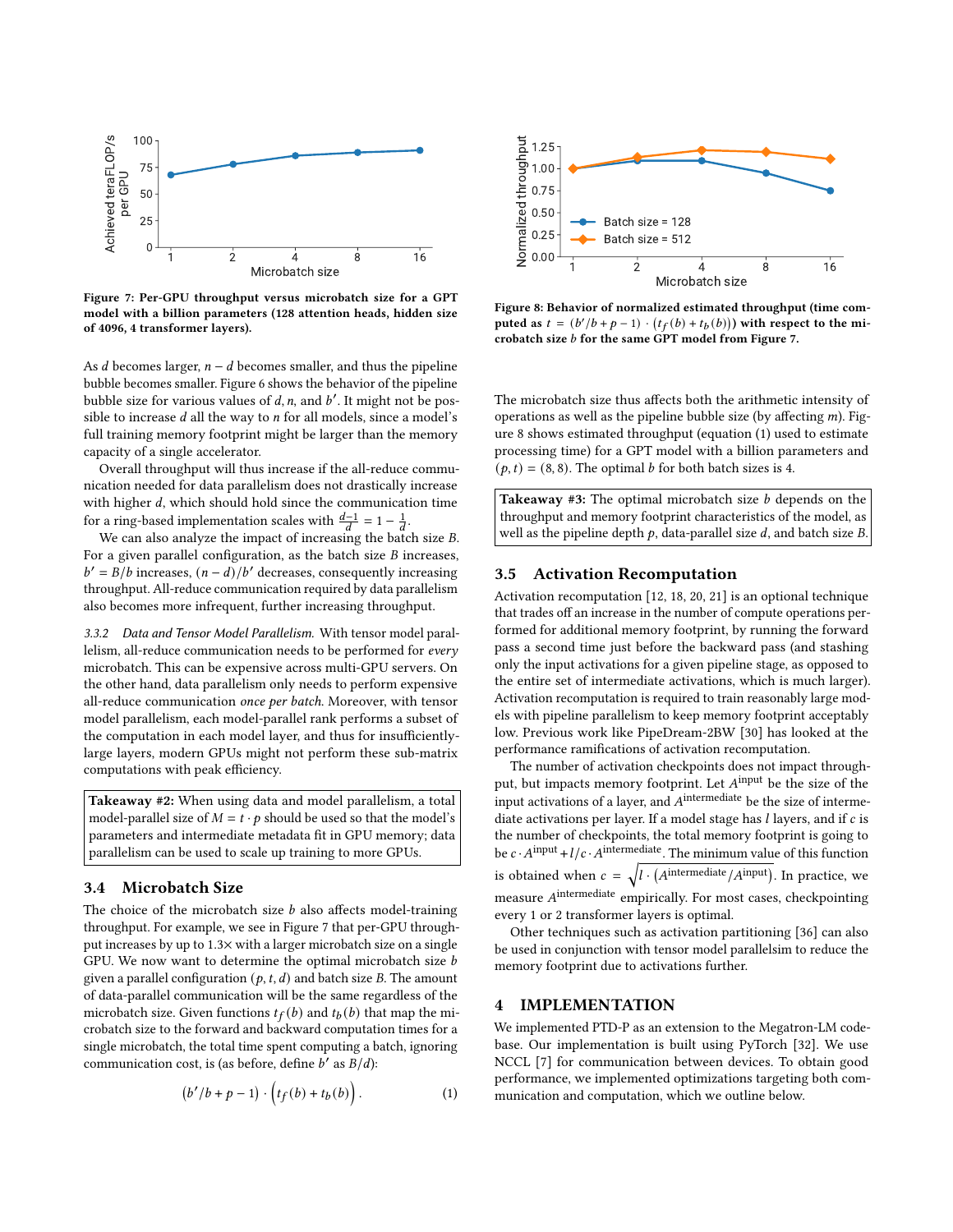<span id="page-6-0"></span>

(a) W/o scatter/gather optimization. (b) With scatter/gather optimization.

Figure 9: Scatter/gather communication optimization. Light blue blocks are layers in the first pipeline stage, and dark blue blocks are layers in the second pipeline stage. Without the scatter/gather optimization, the same tensor is sent redundantly over inter-node InfiniBand links. Instead, at the sender, we can scatter the tensor into smaller chunks, reducing the sizes of tensors sent over Infini-Band links. The final tensor can then be rematerialized at the receiver using a gather operation.

#### 4.1 Communication Optimizations

When using pipeline parallelism, we want to send and receive tensors in the forward and backward direction in parallel. Each DGX A100 is equipped with 8 InfiniBand (IB) networking cards. Unfortunately, sends and receives are point-to-point, and only happen between a pair of GPUs on two servers, making it hard to leverage all 8 cards for a single communication call within the pipeline.

However, we can leverage the fact that we use both tensor model parallelism and pipeline model parallelism to reduce the overhead of cross-node communication. In particular, we note that the output of each transformer layer is replicated (after  $q$  in MLP block, see Figure [5a\)](#page-4-0) across the tensor-parallel ranks. As a result, ranks in two consecutive pipeline stages that are performing tensor model parallelism send and receive the exact same set of tensors (Figure [9a\)](#page-6-0).

For large enough models, we use a tensor-model-parallel size of 8. This means we are sending the same set of tensors 8 times between corresponding GPUs on adjacent multi-GPU servers. To reduce this redundancy, we can instead split the tensor on the send side into equal-sized chunks, and then only send one chunk to the corresponding rank on the next node using the rank's own InfiniBand card (e.g., rank 1 sends to rank 3 and rank 2 sends to rank 4 in Figure [9\)](#page-6-0). With 8 tensor-model-parallel ranks, each chunk would be one-eighth smaller. Then, on the receive side, we can perform an all-gather over NVLink, which is much faster than the InfiniBand interconnect, to re-materialize the full tensor. This is shown in Figure [9b.](#page-6-0) We call this the scatter/gather communication optimization. This optimization helps better leverage the multiple IB cards on the DGX A100 servers, and makes more communicationintensive schedules such as the interleaved one feasible.

Quantitatively, with the scatter-gather communication optimization, the total amount of communication that needs to be performed between every pair of consecutive stages is reduced to  $\frac{\hat{b}sh}{t}$  , where  $t$  is the tensor-model-parallel size,  $s$  is the sequence length, and  $h$ is the hidden size  $(t = 8$  in our experiments).

#### <span id="page-6-2"></span>4.2 Computation Optimizations

We implemented three model-specific optimizations to the computation graph to attain high performance. First, we changed the data layout in the transformer layer to avoid memory-intensive transpose operations, and to enable the use of strided batched GEMM kernels. Specifically, we changed the data layout from  $[b, s, a, h]$  to

 $[s, b, a, h]$ , where  $b$ ,  $s$ ,  $a$ , and  $h$  are batch, sequence, attention-head, and hidden-size dimensions, respectively. Second, we generated fused kernels for a sequence of element-wise operations (bias + GeLU and bias + dropout + add) using PyTorch JIT [\[10\]](#page-12-30). Third, we created two custom kernels to enable the fusion of scale, mask, and softmax (reduction) operations: one to support general masking (used in models such as BERT) and another to support implicit causal masking (used in auto-regressive models such as GPT). We quantify the effect of these optimizations in the next section.

## 5 EVALUATION

In this section, we seek to answer the following questions:

- How well does PTD-P perform? Does it result in realistic end-to-end training times?
- How well does pipeline parallelism scale for a given model and batch size? How much impact does the interleaved schedule have on performance?
- How do different parallelization dimensions interact with each other? What is the impact of hyperparameters such as microbatch size?
- What is the impact of the scatter-gather communication optimization? What types of limits do we put on hardware when running training iterations at scale?

All of our results are run with mixed precision on the Selene supercomputer [\[8\]](#page-12-31). Each cluster node has 8 NVIDIA 80-GB A100 GPUs [\[6\]](#page-12-32), connected to each other by NVLink and NVSwitch [\[9\]](#page-12-13). Each node has eight NVIDIA Mellanox 200Gbps HDR Infiniband HCAs for application communication, with an additional two HCAs per node for dedicated storage. The nodes are connected in a threelevel (leaf, spine, core) fat-tree topology with 850 switches. This topology allows efficient all-reduce communication (dominant communication pattern in deep learning training). The cluster uses an all-NVME shared parallel filesystem for high-performance data access and storage. The peak device throughput of an A100 GPU with 16-bit precision is 312 teraFLOP/s. For most of our results, we report throughput per GPU. Aggregate throughput can be computed by multiplying with the number of GPUs used.

For our experiments, we use GPT models of appropriate sizes. In particular, for any given microbenchmark, the model needs to fit on the number of model-parallel GPUs used in the experiment. We use standard model architectures such as GPT-3 [\[11\]](#page-12-6) when appropriate.

#### 5.1 End-to-End Performance

We consider the end-to-end performance of our system on GPT models ranging from a billion to a trillion parameters, using tensor, pipeline, and data parallelism (degrees picked using heuristics described in [§3\)](#page-3-0). In particular, we use the interleaved pipeline schedule with the scatter/gather optimization enabled. All models use a vocabulary size (denoted by  $V$ ) of 51,200 (multiple of 1024) and a sequence length (s) of 2048. We vary hidden size  $(h)$ , number of attention heads, and number of layers  $(l)$ . The number of parameters in a model,  $P$ , can be computed as:

<span id="page-6-1"></span>
$$
P = 12lh^2 \left( 1 + \frac{13}{12h} + \frac{V+s}{12lh} \right).
$$
 (2)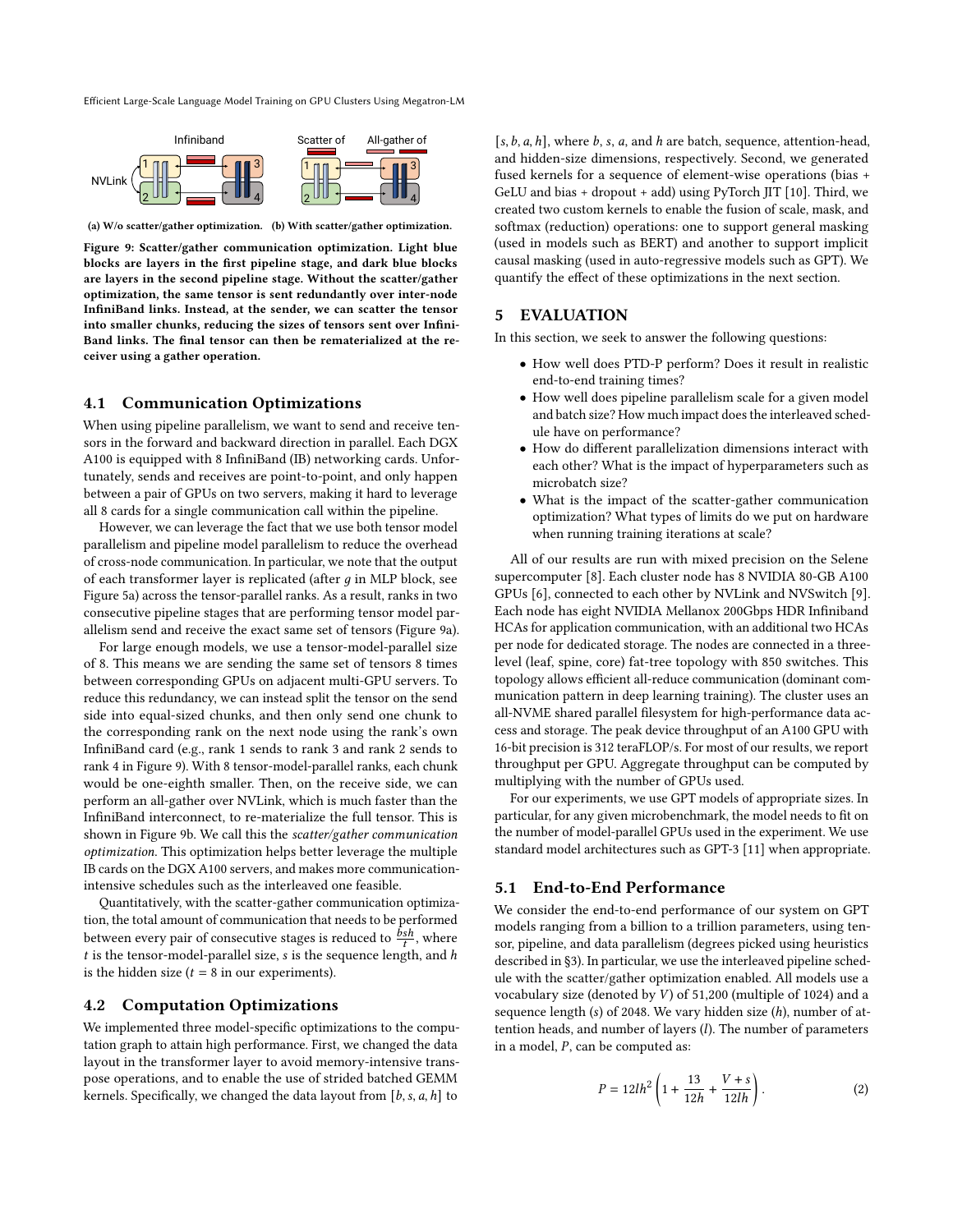<span id="page-7-1"></span>

| Number of<br><b>parameters</b><br>(billion) | <b>Attention</b><br>heads | Hidden<br>size | <b>Number</b><br>of layers | Tensor model-<br>parallel size | Pipeline model-<br>parallel size | <b>Number</b><br>of GPUs | <b>Batch</b><br>size | Achieved<br>teraFIOP/s<br>per GPU | Percentage of<br>theoretical<br>peak FLOP/s | Achieved<br>aggregate<br>petaFLOP/s |
|---------------------------------------------|---------------------------|----------------|----------------------------|--------------------------------|----------------------------------|--------------------------|----------------------|-----------------------------------|---------------------------------------------|-------------------------------------|
| 1.7                                         | 24                        | 2304           | 24                         |                                |                                  | 32                       | 512                  | 137                               | 44%                                         | 4.4                                 |
| 3.6                                         | 32                        | 3072           | 30                         | $\overline{2}$                 |                                  | 64                       | 512                  | 138                               | 44%                                         | 8.8                                 |
| 7.5                                         | 32                        | 4096           | 36                         | 4                              |                                  | 128                      | 512                  | 142                               | 46%                                         | 18.2                                |
| 18.4                                        | 48                        | 6144           | 40                         | 8                              |                                  | 256                      | 1024                 | 135                               | 43%                                         | 34.6                                |
| 39.1                                        | 64                        | 8192           | 48                         | 8                              | 2                                | 512                      | 1536                 | 138                               | 44%                                         | 70.8                                |
| 76.1                                        | 80                        | 10240          | 60                         | 8                              | 4                                | 1024                     | 1792                 | 140                               | 45%                                         | 143.8                               |
| 145.6                                       | 96                        | 2288           | 80                         | 8                              | 8                                | 1536                     | 2304                 | 148                               | 47%                                         | 227.1                               |
| 310.1                                       | 128                       | 16384          | 96                         | 8                              | 16                               | 1920                     | 2160                 | 155                               | 50%                                         | 297.4                               |
| 529.6                                       | 128                       | 20480          | 105                        | 8                              | 35                               | 2520                     | 2520                 | 163                               | 52%                                         | 410.2                               |
| 1008.0                                      | 160                       | 25600          | 128                        | 8                              | 64                               | 3072                     | 3072                 | 163                               | 52%                                         | 502.0                               |

Table 1: Weak-scaling throughput for GPT models ranging from 1 billion to 1 trillion parameters.

As the model size increases, we also increase the batch size  $(B)$  and the number of GPUs  $(n)$ . The majority of floating-point operations in the model are performed in the matrix multiplications (GEMMs) in the transformer and logit layers. Considering just these GEMMs, the number of FLOPs per iteration is (more details in the Appendix):

<span id="page-7-0"></span>
$$
F = 96Bslh^2 \left( 1 + \frac{s}{6h} + \frac{V}{16lh} \right). \tag{3}
$$

This is a lower bound for the true FLOP count but should be close to the actual value. We count a FLOP as a floating-point operation regardless of precision. We also note that equation [\(3\)](#page-7-0) assumes activation recomputation and takes into account the floating-point operations associated with the extra forward pass.

Table [1](#page-7-1) shows the model configurations along with the achieved FLOP/s (both per GPU and aggregate over all GPUs). We see superlinear scaling to 3072 A100 GPUs (384 DGX A100 nodes), since GPU utilization improves as the models get larger (larger matrix multiplications) without significant increase in the communication time relative to computation time. Note that throughput is measured for end-to-end training, i.e., includes all operations including data loading, optimizer steps, communication, and logging. We achieve 52% of peak device throughput for the largest model, and 44% of peak device throughput for the smallest model.

Training Time Estimates. Given these throughputs, we can also estimate the total amount of time needed for end-to-end training on T tokens. Training requires  $I = T/(B \cdot s)$  iterations. Using the value of  $F$  from equation [\(3\)](#page-7-0) and empirical end-to-end through-puts from Table [1](#page-7-1) (denoted by  $X$ ), we can estimate total training time. We note that for the configurations in Table [1,](#page-7-1) we have  $6h \gg s$ ,  $16lh \gg (V + s)$ , and  $12lh \gg V$ . Combining these observations with equations [\(2\)](#page-6-1) and [\(3\)](#page-7-0), we arrive at

End-to-end training time 
$$
\approx \frac{8TP}{nX}
$$
. (4)

Let us consider the GPT-3 model with  $P = 175$  billion parameters as an example. This model was trained on  $T = 300$  billion tokens. On  $n = 1024$  A100 GPUs using batch size 1536, we achieve  $X = 140$  teraFLOP/s per GPU. As a result, the time required to train this model is 34 days. For the 1 trillion parameter model, we assume that 450 billion tokens are needed for end-to-end training. With 3072 A100 GPUs, we can achieve a per-GPU throughput of 163 teraFLOP/s, and end-to-end training time of 84 days. We believe these training times (using a reasonable number of GPUs) are practical.

<span id="page-7-2"></span>

Figure 10: Throughput per GPU of PTD-P and ZeRO-3 for two different GPT models (the 175B GPT-3 model is shown with dotted lines, and the 530B model is shown with solid lines). Global batch sizes are fixed and ZeRO-3 is used without any model parallelism.

# 5.2 Comparison to ZeRO-3

We compare PTD-P to ZeRO-3 [\[36,](#page-12-20) [37\]](#page-12-33) in Table [2](#page-8-1) and Figure [10](#page-7-2) for the standard GPT-3 model architecture, as well as the 530-billionparameter model from Table [1.](#page-7-1) The results provide a point of comparison to a method that does not use model parallelism. We integrated ZeRO into our codebase using the DeepSpeed Python library [\[3\]](#page-12-34). We keep the global batch size the same as we increase the number of GPUs. With fewer GPUs and a microbatch size of 4, PTD-P results in 6% and 24% higher throughput for the 175- and 530-billion-parameter models respectively. As we increase the number of GPUs, PTD-P scales more gracefully than ZeRO-3 in isolation (see Figure [10\)](#page-7-2). For example, by doubling the number of GPUs (keeping the batch size the same), PTD-P outperforms ZeRO-3 by 70% for both models due to less cross-node communication. We note that we have only considered ZeRO-3 without tensor parallelism. ZeRO-3 can be combined with model parallelism to potentially improve its scaling behavior.

# 5.3 Pipeline Parallelism

We now evaluate the weak-scaling performance of pipeline parallelism in isolation, and also compare the performance of the noninterleaved schedule to the interleaved schedule.

5.3.1 Weak Scaling. We evaluate the scaling of the default noninterleaved pipeline-parallel schedule using a weak scaling setup, a GPT model with 128 attention heads and a hidden size of 20480,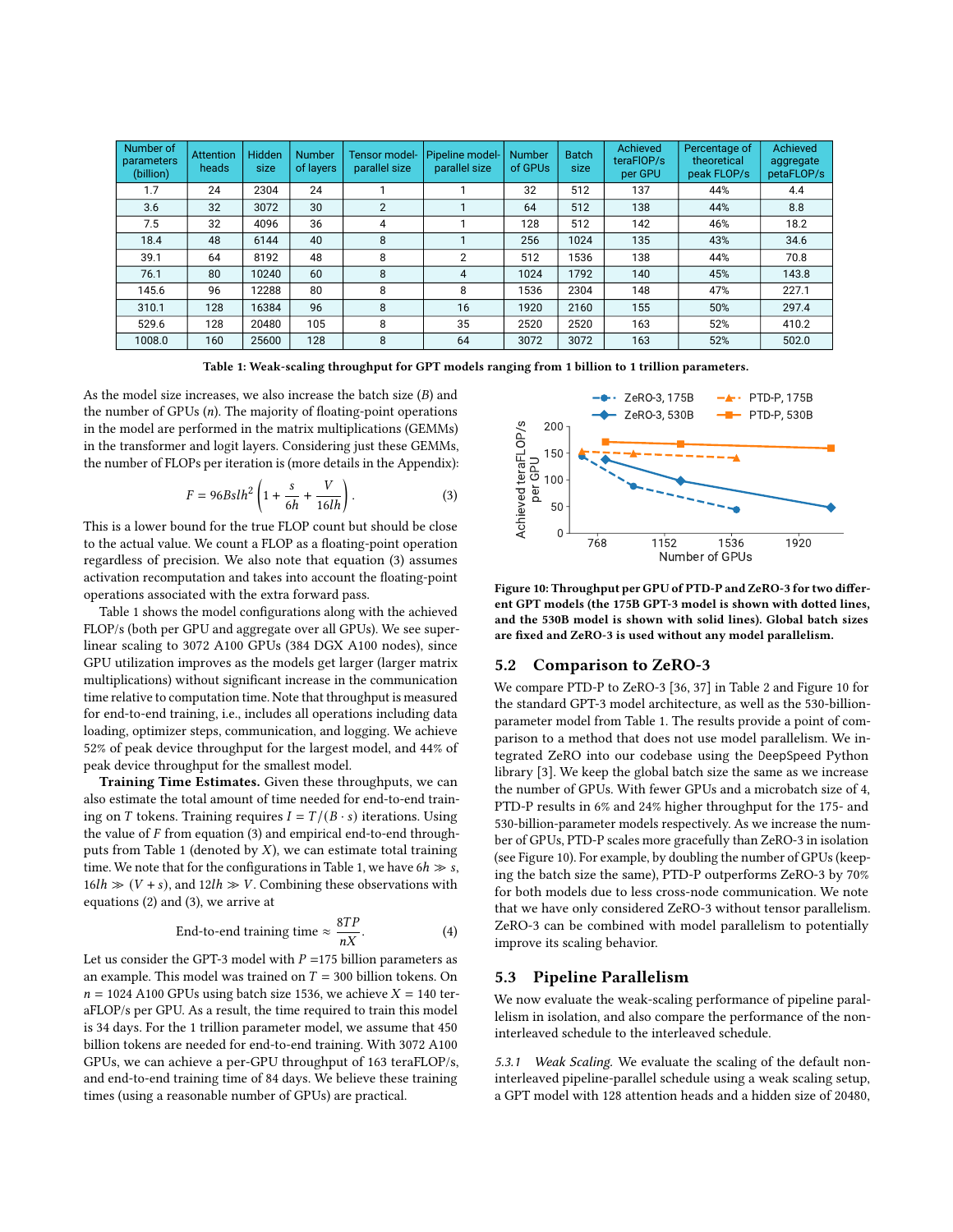<span id="page-8-1"></span>

| Scheme                                    | Number of<br>parameters<br>(billion) | Model-<br>parallel<br>size | <b>Batch</b><br>size | <b>Number</b><br>of GPUs | Microbatch<br>size | Achieved<br>teraFIOP/s<br>per GPU | <b>Training time</b><br>for 300B<br>tokens (days) |
|-------------------------------------------|--------------------------------------|----------------------------|----------------------|--------------------------|--------------------|-----------------------------------|---------------------------------------------------|
| ZeRO-3<br>without<br>Model<br>Parallelism |                                      | 1                          | 1536                 | 384                      | 4                  | 144                               | 90                                                |
|                                           | 174.6                                |                            |                      | 768                      | 2                  | 88                                | 74                                                |
|                                           |                                      |                            |                      | 1536                     | 1                  | 44                                | 74                                                |
|                                           |                                      | 1                          | 2560*                | 640                      | 4                  | 138                               | 169                                               |
|                                           | 529.6                                |                            | 2240                 | 1120                     | $\overline{2}$     | 98                                | 137                                               |
|                                           |                                      |                            |                      | 2240                     | 1                  | 48                                | 140                                               |
| <b>PTD</b><br>Parallelism                 |                                      | 96                         | 1536                 | 384                      | 1                  | 153                               | 84                                                |
|                                           | 174.6                                |                            |                      | 768                      | 1                  | 149                               | 43                                                |
|                                           |                                      |                            |                      | 1536                     | 1                  | 141                               | 23                                                |
|                                           |                                      | 280                        | 2240                 | 560                      | 1                  | 171                               | 156                                               |
|                                           | 529.6                                |                            |                      | 1120                     | 1                  | 167                               | 80                                                |
|                                           |                                      |                            |                      | 2240                     | 1                  | 159                               | 42                                                |

Table 2: Comparison of PTD Parallelism to ZeRO-3 (without model paralllelism). The 530-billion-parameter GPT model did not fit on 560 GPUs when using a microbatch size of 4 with ZeRO-3, so we increased the number of GPUs used to 640 and global batch size to 2560 to provide a throughput estimate (relevant row marked in table with a \*).

<span id="page-8-2"></span>

Figure 11: Throughput per GPU of pipeline parallelism using two different batch sizes in a weak-scaling experiment setup (model size increases with the pipeline-parallel size).

<span id="page-8-3"></span>

Figure 12: Throughput per GPU of interleaved and non-interleaved schedules for a GPT model (175 billion parameters) on 96 GPUs.

and a microbatch size of 1. As we increase the number of pipeline stages, we also increase the size of the model by proportionally increasing the number of layers in the model, e.g., with a pipelineparallel size of 1, we use a model with 3 transformer layers and 15 billion parameters, and with a pipeline-parallel size of 8, we use a model with 24 transformer layers and 121 billion parameters. We use a tensor-parallel size of 8 for all configurations, and vary the total number of A100 GPUs used from 8 to 64. Figure [11](#page-8-2) shows throughput per GPU for two different batch sizes to illustrate the impact of the pipeline bubble, which behaves as  $\frac{p-1}{m}$  ([§2.2.1\)](#page-2-3). As expected, the higher batch size scales better since the pipeline bubble is amortized over more microbatches.

<span id="page-8-4"></span>

Figure 13: Throughput per GPU of various parallel configurations that combine pipeline and tensor model parallelism using a GPT model with 162.2 billion parameters and 64 A100 GPUs.

5.3.2 Interleaved versus Non-Interleaved Schedule. Figure [12](#page-8-3) shows the per-GPU-throughput for interleaved and non-interleaved schedules on the GPT-3 [\[11\]](#page-12-6) model with 175 billion parameters (96 layers, 96 attention heads, hidden size of 12288). The interleaved schedule with the scatter/gather communication optimization has higher computational performance than the non-interleaved (default) schedule. This gap closes as the batch size increases due to two reasons: (a) as the batch size increases, the bubble size in the default schedule decreases, and (b) the amount of point-to-point communication within the pipeline is proportional to the batch size, and consequently the non-interleaved schedule catches up as the amount of communication increases (the interleaved schedule features more communication per sample). Without the scatter/gather optimization, the default schedule performs better than the interleaved schedule at larger batch sizes (not shown).

# <span id="page-8-0"></span>5.4 Comparison of Parallel Configurations

In this sub-section, we show the various tradeoffs associated with combining different parallelization dimensions. In particular, we show the performance for parallel configurations using the same number of GPUs for a given model and multiple batch sizes.

5.4.1 Tensor versus Pipeline Parallelism. We evaluate the impact of pipeline and tensor model parallelism on performance for a given model and batch size. The empirical results in Figure [13](#page-8-4) show the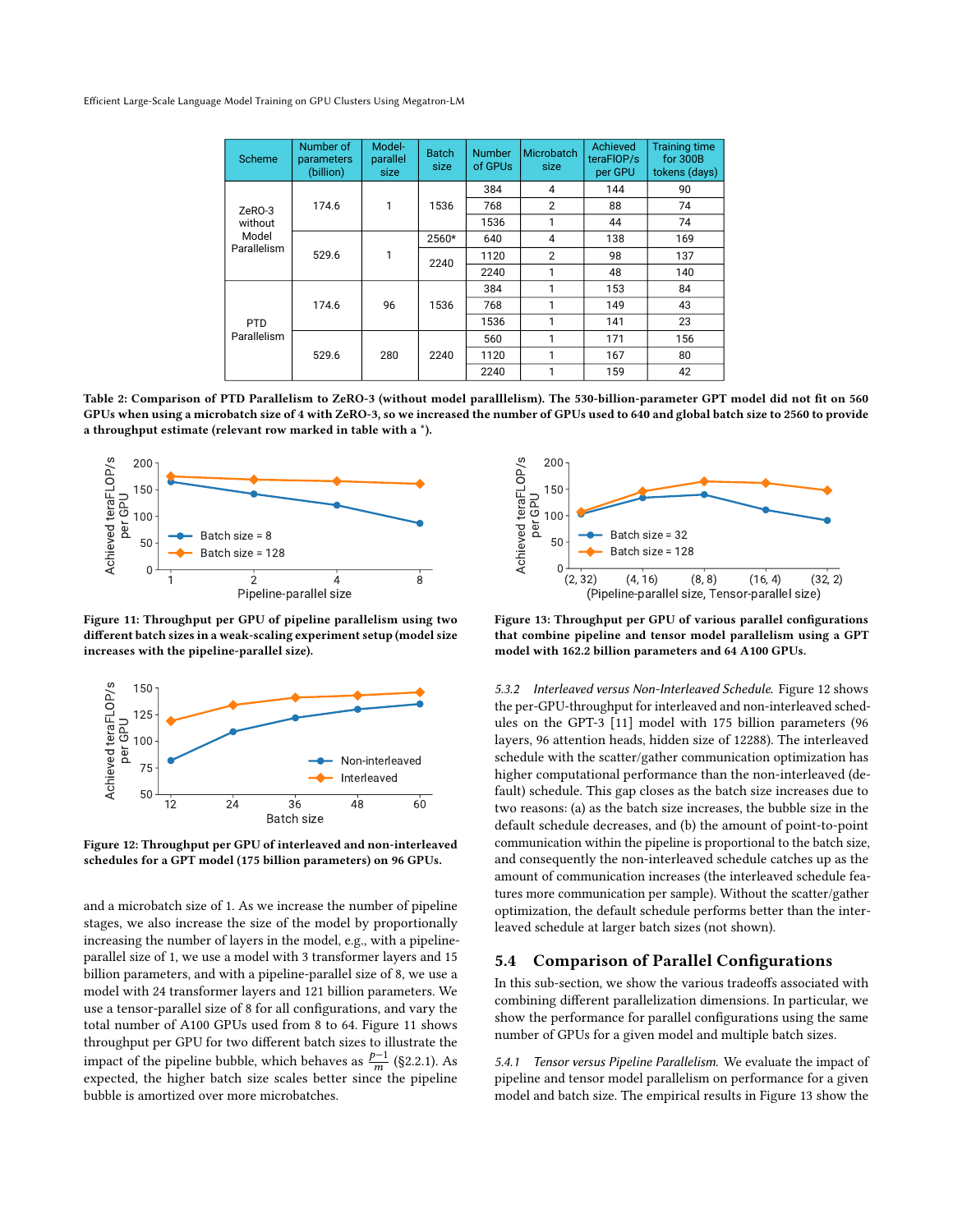<span id="page-9-0"></span>

Figure 14: Throughput per GPU of various parallel configurations that combine data and pipeline model parallelism using a GPT model with 5.9 billion parameters, three different batch sizes, microbatch size of 1, and 64 A100 GPUs.

<span id="page-9-1"></span>

Figure 15: Throughput per GPU of various parallel configurations that combine data and tensor model parallelism using a GPT model with 5.9 billion parameters, three different batch sizes, microbatch size of 1, and 64 A100 GPUs.

<span id="page-9-2"></span>

Figure 16: Throughput per GPU of a  $(t, p) = (8, 8)$  parallel configuration for different microbatch sizes on a GPT model with 91 billion parameters, for two different batch sizes using 64 A100 GPUs.

importance of using both tensor and pipeline model parallelism in conjunction to train a 161-billion-parameter GPT model (32 transformer layers to support pipeline-parallel size of 32, 128 attention heads, hidden size of 20480) with low communication overhead and high compute resource utilization. We observe that tensor model parallelism is best within a node (DGX A100 server) due to its expensive all-reduce communication. Pipeline model parallelism, on the other hand, uses much cheaper point-to-point communication that can be performed across nodes without bottlenecking the entire computation. However, with pipeline parallelism, significant time can be spent in the pipeline bubble: the total number of pipeline stages should thus be limited so that the number of microbatches in the pipeline is a reasonable multiple of the number of pipeline stages. Consequently, we see peak performance when the tensorparallel size is equal to the number of GPUs in a single node (8 with DGX A100 nodes). This result indicates that neither tensor model parallelism (used by Megatron [\[40\]](#page-12-7)) nor pipeline model parallelism

(used by PipeDream [\[30\]](#page-12-18) and others) in isolation can match the performance of using both techniques in conjunction.

5.4.2 Pipeline versus Data Parallelism. We evaluate the impact of data and pipeline model parallelism on performance for a GPT model with 5.9 billion parameters (32 transformer layers, 32 attention heads, hidden size of 3840) in Figure [14.](#page-9-0) We use a smaller model than before since we want to show performance for models that fit when the model-parallel size is only 2. For simplicity, we keep the microbatch size equal to 1 in these experiments. We see that for each batch size, the throughput decreases as the pipelineparallel size increases, matching our analytical model from [§3.3.](#page-4-2) Pipeline model parallelism should be used primarily to support the training of large models that do not fit on a single worker, and data parallelism should be used to scale up training.

5.4.3 Tensor versus Data Parallelism. We also evaluate the impact of data and tensor model parallelism on performance for the same GPT model with 5.9 billion parameters in Figure [15](#page-9-1) (smaller model used for same reason as above). As before, we keep the microbatch size equal to 1 initially. With larger batch sizes and a microbatch size of 1, data-parallel communication is infrequent; the all-to-all communication required in tensor model parallelism needs to be performed for every microbatch in a batch. This all-to-all communication with tensor model parallelism dominates end-to-end training time, especially when communication needs to be performed across multi-GPU nodes. Additionally, as the tensor-model-parallel size increases, we perform smaller matrix multiplications on every GPU, decreasing utilization on each GPU.

We should note that although data parallelism can lead to efficient scaling, we cannot use data parallelism in isolation for very large models with a limited training batch size because of a) insufficient memory capacity, and b) scaling limitations of data parallelism (e.g., GPT-3 was trained to convergence with a batch size of 1536. Data parallelism thus supports parallelization to only 1536 GPUs; however, roughly 10, 000 GPUs were used to train this model in a reasonable amount of time).

# 5.5 Microbatch Size

We evaluate the impact of the microbatch size on the performance of parallel configurations that combine pipeline and tensor model parallelism in Figure [16](#page-9-2) for a model with 91 billion parameters  $((t, p) = (8, 8))$ . We see that the best microbatch size is 2 for this model; the optimal microbatch size is different for other models (not shown in Figure) and model-dependent. For a given batch size, increasing the microbatch size decreases the number of microbatches in the pipeline  $(m)$ , leading to a larger pipeline bubble; however, increasing the microbatch size can also improve GPU utilization by increasing the arithmetic intensity of executed kernels. These two factors are at odds with each other, which makes the choice of optimal microbatch size challenging. Our analytical model from [§3.3](#page-4-2) reasonably approximates true performance, and can be used as a proxy to determine how to pick this hyperparameter value for various training configurations and models.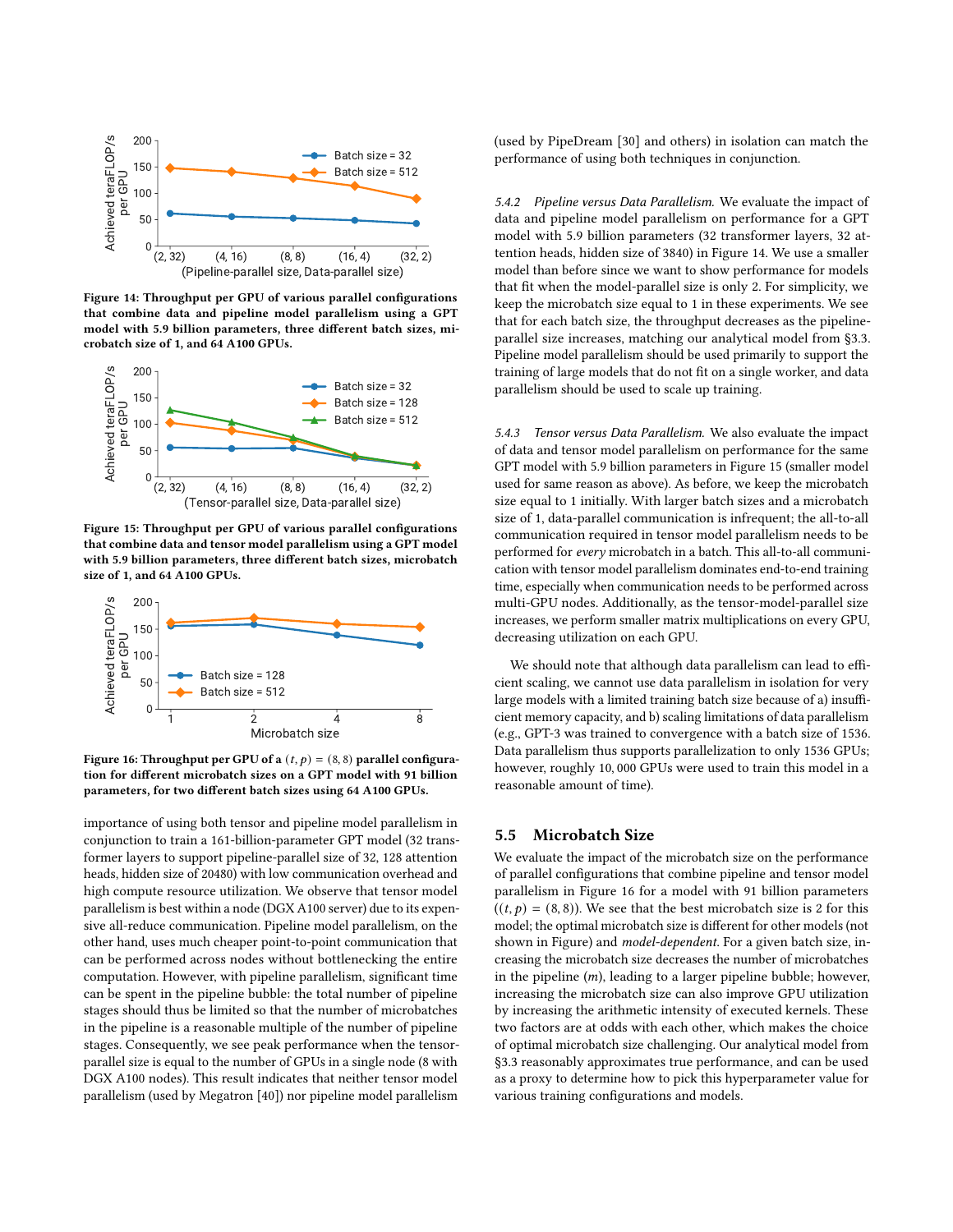<span id="page-10-0"></span>

Figure 17: Throughput (in sequences per second) with and without activation recomputation for a GPT model with 145 billion parameters using 128 A100 GPUs  $((t, p) = (8, 16))$ .

<span id="page-10-1"></span>

Figure 18: Throughput per GPU with and without the scatter/gather optimization for a GPT model with 175 billion parameters using 96 A100 GPUs and the interleaved schedule.

## 5.6 Activation Recomputation

Figure [17](#page-10-0) shows throughput with and without activation recomputation for a GPT model with 145 billion parameters (80 transformer layers, 96 attention heads, hidden size of 12288) using 128 A100 GPUs,  $(t, p) = (8, 16)$ , and a range of batch sizes. For small batch sizes, activation recomputation leads to up to 33% lower throughput (in sequences per second) due to the extra forward pass that needs to be executed during the backward pass. However, activation recomputation is needed to support larger batch sizes. Throughput at large batch sizes with activation recomputation is up to  $2\times$  higher than the best throughput achieved without activation recomputation (for a smaller batch size) due to a smaller pipeline bubble.

# 5.7 Scatter-Gather Optimization

Figure [18](#page-10-1) shows per-GPU-throughput with and without (unoptimized) the scatter/gather communication optimization for the GPT-3 model with 175 billion parameters. We see an improvement of up to 11% in throughput for communication-intensive schedules (large batch size with interleaving) by reducing the amount of communication over cross-node links.

#### 5.8 Fused Operators

We also evaluate the performance impact of operator fusion described in [§4.2.](#page-6-2) For the GPT-3 model (175 billion parameters), throughput increased by 19% with fusion (113 teraFLOP/s per GPU to 135 teraFLOP/s per GPU). For the larger GPT model with 530 billion parameters (model configuration in Figure [1\)](#page-7-1), throughput increased by 11% (133 teraFLOP/s per GPU to 148 teraFLOP/s per GPU).

#### 5.9 Inter-Node Communication Bandwidth

Our strong results are a byproduct of using an optimized software and hardware stack together. In particular, we take advantage of the high-bandwidth communication links between GPUs on the same server and across servers. On the trillion-parameter model with 3072 GPUs, we observed that the effective bisection bandwidth of point-to-point communication among pipeline stages is 892 GB/s, while the effective bisection bandwidth of all-reduce operations among data-parallel replicas is 12.9 TB/s. A less-optimized partitioning of operators across devices would lead to more inter-node communication, hampering scaling performance.

#### 5.10 Checkpoint Loading and Saving

An important practical consideration for the training of large models is loading and saving model checkpoints, which are especially large for the models considered in this paper. For example, the trillion-parameter model has a checkpoint of size 13.8 terabytes. The initial load of checkpoints for the trillion-parameter model by all 384 nodes (3072 GPUs) reaches a peak read bandwidth of 1TB/s, the maximum read throughput possible from the parallel filesystem. Checkpoint saves reach 40% of peak write bandwidth (273 GB/s).

# 6 RELATED WORK

In this section, we discuss other techniques to train models at scale.

Parallelism for Large Models. Pipeline model parallelism is a common technique used to train large models. Pipeline parallelism comes in a few flavors: the mode discussed in this paper uses flushes to ensure strict optimizer semantics. TeraPipe [\[26\]](#page-12-35) exposes finegrained pipeline parallelism across tokens in a single training sequence for auto-regressive models like GPT. PipeTransformer [\[19\]](#page-12-36) elastically adjusts the degree of pipelining and data parallelism by freezing layers with "stable" weights, and instead dedicates resources to train the remaining "active" layers. HetPipe [\[31\]](#page-12-37) uses a combination of pipeline and data parallelism on a set of heterogeneous accelerators. Pipeline parallelism can also be implemented with relaxed semantics: PipeDream-2BW [\[30\]](#page-12-18) maintains two weight versions and guarantees 1-stale weight updates without expensive flushes, while PipeMare [\[45\]](#page-12-19) and Kosson et al. [\[23\]](#page-12-16) use asynchoronous pipeline parallelism. These techniques have improved throughput compared to the techniques with pipeline flushes considered in this paper, but potentially at the cost of convergence rate or final accuracy. Moreover, pipeline parallelism in isolation can still only scale to a number of devices equal to the number of layers in the model, which is limiting for certain model architectures.

PipeDream [\[29\]](#page-12-17) combined pipeline parallelism and data parallelism in a principled way to reduce cross-device communication. DeepSpeed [\[2\]](#page-12-38) combined pipeline parallelism with tensor and data parallelism to train models with up to a trillion parameters, but with lower throughput than what was shown in this paper (52% vs. 36% of peak) for a few reasons: operator fusion to keep most of the operator graph compute-bound, a more-efficient pipeline parallelism schedule to minimize the pipeline bubble size, fast hardware (A100 vs. V100 GPUs and high-bandwidth links between GPUs on the same and different servers), and scaling to more GPUs. We want to emphasize that this higher throughput makes estimated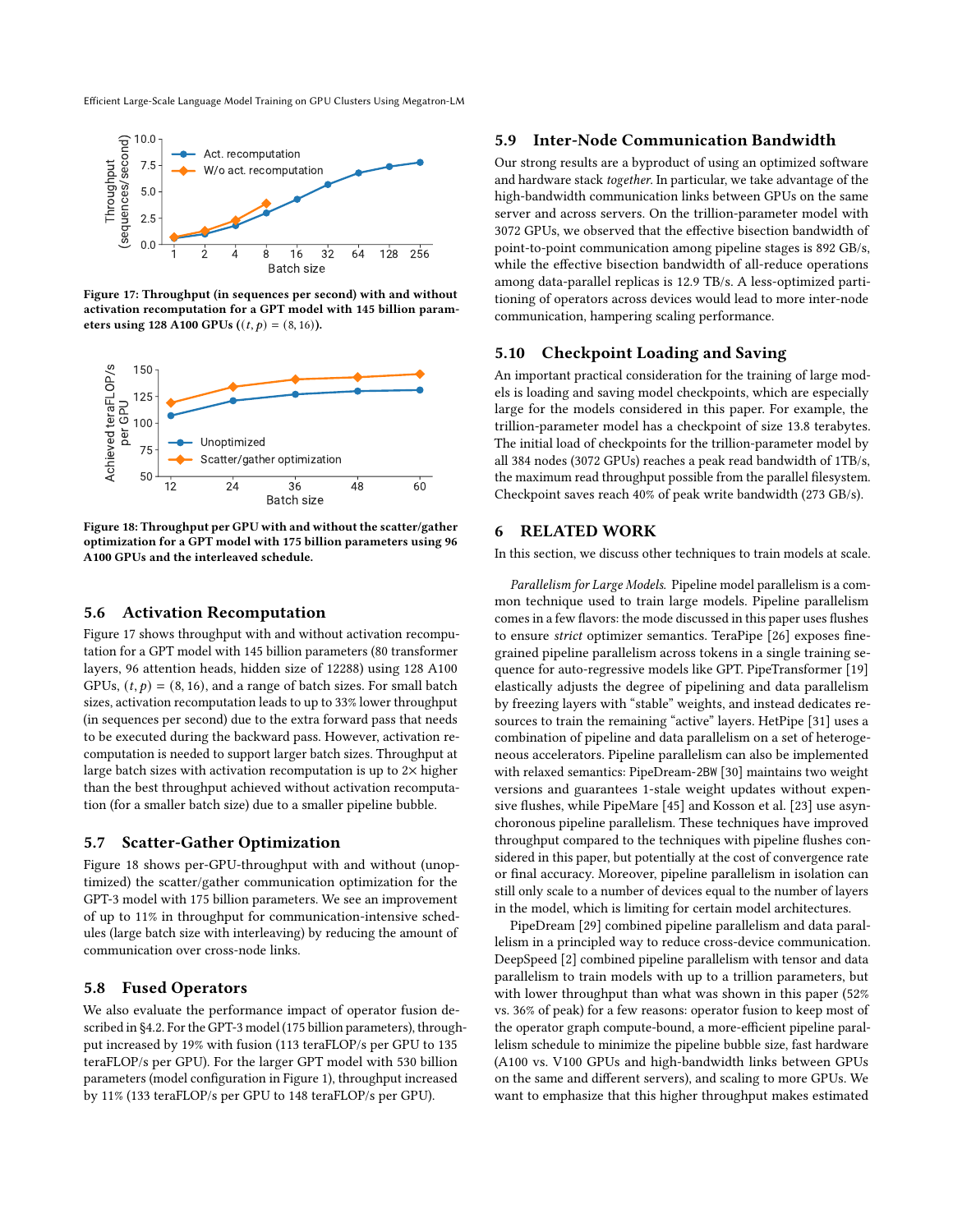training times much more practical (about 3 months); an aggregate throughput of 37.6 petaFLOP/s would take about 40 months to train an equivalently-sized model. We can scale to larger models as well, but would need more GPUs to keep training time practical.

Mesh-TensorFlow [\[39\]](#page-12-12) proposes a language for easily specifying parallelization strategies that combine data and model parallelism. Switch Transformers [\[15\]](#page-12-39) used Mesh-Tensorflow to train a sparsely activated expert-based model with 1.6 trillion parameters, with improved pre-training speed over the T5-11B model [\[35\]](#page-12-3).

Sharded Data Parallelism. As part of performance optimizations for MLPerf 0.6 [\[28\]](#page-12-40), sharded data parallelism [\[24,](#page-12-41) [44\]](#page-12-42), where optimizer state is sharded over data-parallel workers, was introduced. This method has two advantages: (a) it does not introduce extra communication over vanilla data parallelism, and (b) it divides the optimizer's computation and memory cost across the data-parallel partitions. ZeRO [\[36,](#page-12-20) [37\]](#page-12-33) extends this idea: weight parameters and gradients are sharded across data-parallel workers as well, and workers fetch relevant state from their "owning" workers before performing computations. This adds additional communication, which can be partially hidden by carefully overlapping computation and communication. However, this can become harder if tensor parallelism is not used or the batch size is not large enough to hide the extra communication overhead (Figure [10\)](#page-7-2). ZeRO-Infinity [\[37\]](#page-12-33) uses NVMe to efficiently swap parameters, enabling the training of very large models on a small number of GPUs. We note that using a small number of GPUs for training a very large model results in unrealistic training times (e.g., thousands of years to converge).

Automatic Partitioning. FlexFlow [\[22\]](#page-12-21), PipeDream [\[29\]](#page-12-17), DAP-PLE [\[14\]](#page-12-14), and Tarnawski et al. [\[41\]](#page-12-22) all auto-partition model training graphs over multiple devices with the help of cost models. However, each of these do not consider all the parallelism dimensions considered in this paper: pipeline and tensor model parallelism, data parallelism, microbatch size, and the effect of memory-savings optimizations like activation recomputation on the training of models larger than the memory capacity of an accelerator. These added dimensions increase the search space that needs to be explored. Gholami et al. [\[16\]](#page-12-43) show how communication costs for combinations of data and model parallelism can be modeled.

HPC for Model Training. Goyal et al. [\[17\]](#page-12-44) and You et al. [\[47\]](#page-12-45) both demonstrate the use of High Performance Computing techniques to train highly-accurate ImageNet models in minutes. However, the image classification models considered fit comfortably on a single accelerator, rendering model parallelism unnecessary, support very large batch sizes (> 32k) that allow scaling data parallelism to large worker counts with infrequent communication, and are composed of compact convolutional layers that are inherently amenable to data-parallel communication.

## 7 DISCUSSION AND CONCLUSION

In this paper, we have shown how PTD-P (inter-node pipeline parallelism, intra-node tensor parallelism, and data parallelism) can be composed to achieve high aggregate throughput (502 petaFLOP/s) while training large models with a trillion parameters. This facilitates end-to-end training in reasonable times (estimated time of around 3 months for a trillion-parameter model). We discussed the

various tradeoffs associated with each of these types of parallelism, and how the interactions between them need to be considered carefully when combined.

Even though the implementation and evaluation in this paper is GPU-centric, many of these ideas translate to other types of accelerators as well. Concretely, the following are ideas that are accelerator-agnostic: a) the idea of smartly partitioning the model training graph to minimize the amount of communication while still keeping devices active, b) minimizing the number of memorybound kernels with operator fusion and careful data layout, c) other domain-specific optimizations (e.g., scatter-gather optimization).

# ACKNOWLEDGEMENTS

We thank the anonymous reviewers, Seonmyeong Bak, Keshav Santhanam, Trevor Gale, Dimitrios Vytiniotis, and Siddharth Karamcheti for their help and feedback that improved this work. This research was supported in part by NSF Graduate Research Fellowship grant DGE-1656518 and NSF CAREER grant CNS-1651570. Any opinions, findings, and conclusions or recommendations expressed in this material are those of the authors alone.

## APPENDIX: FLOATING-POINT OPERATIONS

In this section, we describe how we calculate the number of floatingpoint operations (FLOPs) in a model. We consider a language model with  $l$  transformer layers, hidden size  $h$ , sequence length  $s$ , vocabulary size  $V$ , and training batch size  $B$ .

A  $A_{m \times k} \times X_{k \times n}$  matrix multiplication requires  $2m \times k \times n$  FLOPs (factor of 2 needed to account for multiplies and adds).

A transformer layer consists of an attention block followed by a 2-layer feed-forward network. For the attention block, the main FLOP contributors are the key, query, and value transformation ( $6Bsh^2$  operations), attention matrix computation ( $2Bs^2h$  operations), attention over values ( $2Bs^2h$  operations), and post-attention linear projection ( $2Bsh^2$  operations). The feed-forward network increases the hidden size to  $4h$  and then reduces it back to  $h$ ; this requires  $16Bsh^2$  FLOPs. Summing these together, each transformer layer results in  $24Bsh^2 + 4Bs^2h$  FLOPs for the forward pass. The backward pass requires double the number of FLOPs since we need to calculate the gradients with respect to both input and weight tensors. In addition, we are using activation recomputation, which requires an additional forward pass before the backward pass. As a result, the total number of FLOPs per transformer layer is  $4 \times (24Bsh^2 + 4Bs^2h) = 96Bsh^2\left(1 + \frac{s}{s}\right)$  $\overline{6h}$ Ι .

The other main contributor to the FLOP count is the logit layer in the language model head, which transforms features of dimension  $h$  to the vocabulary dimension  $V$ . The required FLOPs for this operation is  $2BshV$  in the forward pass and  $4BshV$  in the backward pass, resulting in 6BshV FLOPs in total.

Thus, for a transformer model with  $l$  transformer layers, the total number of floating-point operations is:

$$
96Bslh^2 \left( 1 + \frac{s}{6h} + \frac{V}{16lh} \right)
$$

.